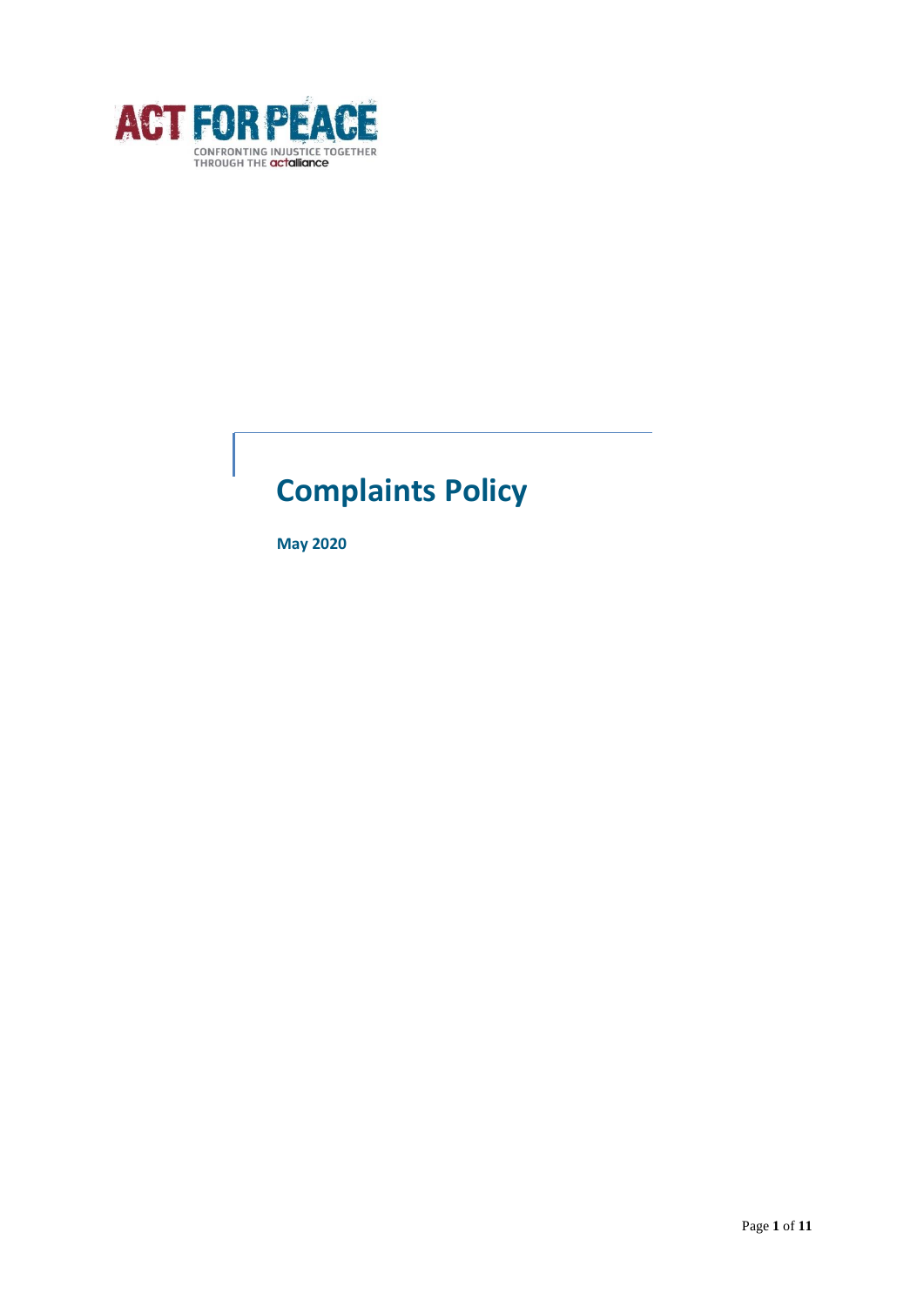| <b>Board</b>         | Sept 2018   |                                                                     |
|----------------------|-------------|---------------------------------------------------------------------|
| <b>Ratification</b>  |             |                                                                     |
| <b>Dates</b>         |             |                                                                     |
| <b>Revision Date</b> | May 2020    | May 2020 full revision, only minor changes                          |
|                      | Sept 2018   | Sept 2018 full revision (clarified grounds for complaints in table, |
|                      | Oct 2012    | aligned with ACFID CoC and recent best practice)                    |
|                      | August 2020 | Contact details updated.                                            |
|                      | Updates by  | Complaint form updated to include a question identifying            |
|                      | <b>CEO</b>  | concerns around safety.                                             |
|                      |             | Complaint form updated to add 'prefer not to say' to report         |
|                      |             | form question on gender.                                            |
|                      |             | 'Type of Complaint Table' and complaint form amended to             |
|                      |             | improve explanation of our response to anonymous complaints.        |
| <b>Reaffirmation</b> | May 2020    |                                                                     |
| <b>Date</b>          |             |                                                                     |
| <b>Next Review</b>   | May 2022    | Every three years from date of ratification or last full review or  |
| Date and Cycle       |             | earlier if required.                                                |
|                      |             |                                                                     |

# **Contents**

- 1. Introduction
- 2. Rationale
- 3. Scope and Purpose
- 4. Definition
- 5. Act for Peace Policy Objectives
- 6. Principles guiding complaints policy
- 7. Types of complaints
- 8. Notifying Act for Peace of a complaint
- 9. Review Cycle

Annex 1. Act for Peace Objectives and Indicator table Annex 2. Complaints form template

#### **1. Introduction:**

Act for Peace is committed to providing high-quality humanitarian, development and advocacy programmes and to working in a transparent and accountable manner. In an effort to achieve high quality, we strive to meet and even surpass the expectations of our stakeholders, including our partners, crisis-affected communities, donors, supporters and the public. We realise, however, that there may be occasions when we do not meet the reasonable expectations of all stakeholders at all times. Managing these times is an essential part of being an effective agency. The development of the complaints policy is the first step in Act for Peace managing this process. A second step is encouraging partners to use the *ACT Complaints Handling and Investigations Guidelines 2010* to assist them to establish a complaints mechanism for their organisation and their programmes.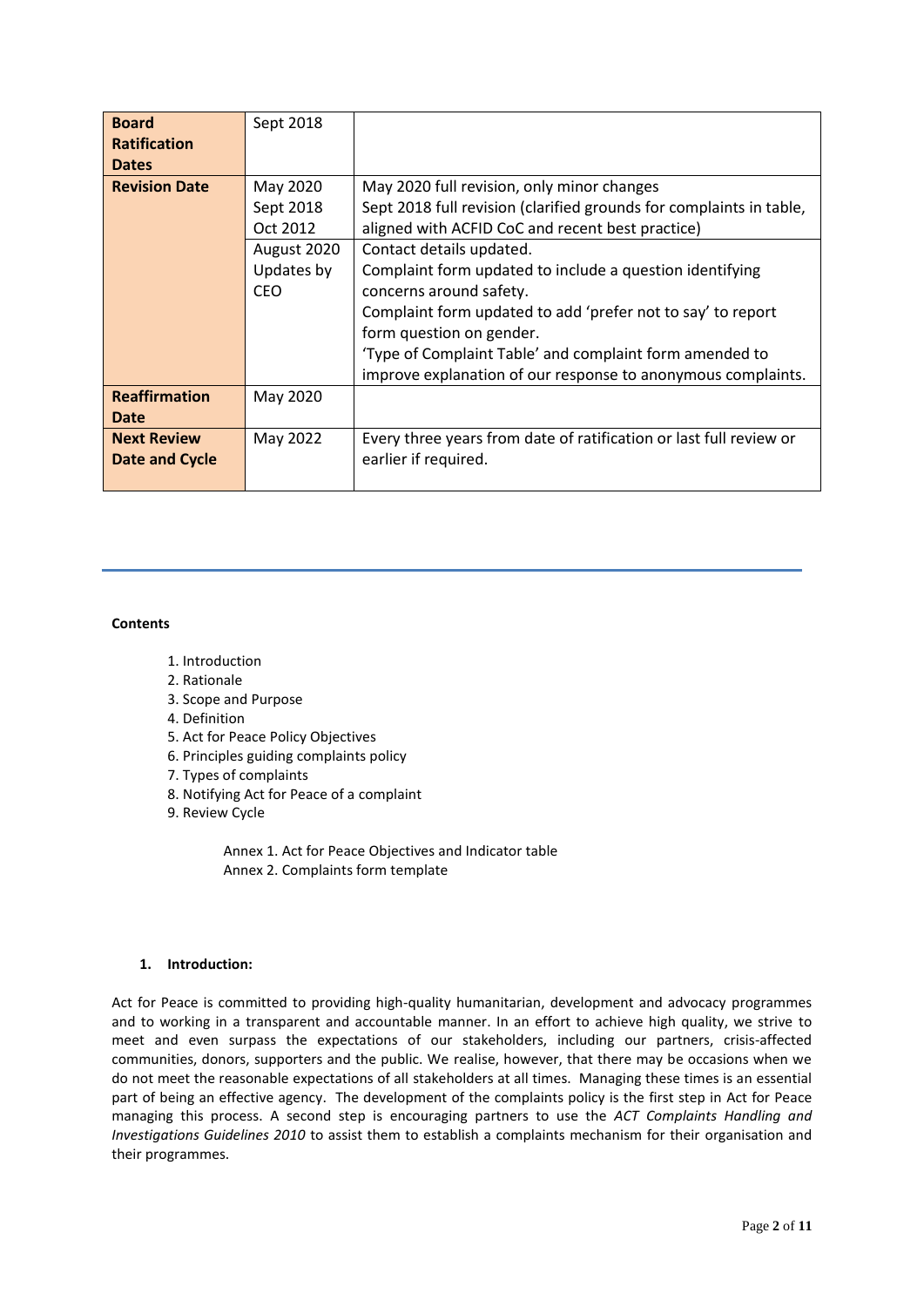#### **2. Rationale**

Our stakeholders have a right to raise any reasonable concern and provide feedback without any risks of reprisal or unfair treatment, including harassment or victimisation, or of losing their employment, entitlements or funding. All complaints are taken seriously, and we appreciate when people take the time to help us do our job better.

We also recognise that as a member of ACT Alliance we have a responsibility to ensure the safety, dignity and rights of crisis-affected populations and communities in all of our humanitarian and development programs. We therefore encourage all partners to explore and develop safe and effective complaints mechanisms that are accessible to all women, men, boys and girls with whom we work. Communities should be informed of their rights and entitlements and about how to make a complaint.

#### **3. Scope and Purpose**

-

The purpose of this policy is to recognize, promote and protect stakeholder rights, including the right to raise a concern, give feedback and/or complain; whist providing clear policy guidance for responding to and resolving complaints. This is to ensure that Act for Peace is accountable to external stakeholders, and continues to strive for high quality and continuous improvement in its humanitarian, development and advocacy work, as well as in our communications and in the way we manage information; and ultimately increase the level of stakeholder satisfaction with the work of the ACT Alliance.

This Policy solely deals with external complaints. Internal issues and grievances made by staff are dealt with according to our Staff Grievance Handling Policy.

#### **This policy covers complaints, concerns and/or feedback in relation to the following:**

- 1. **Breaches of the Act for Peace Code of Conduct:** all staff, contractors representatives, volunteers or anyone else representing Act for Peace must sign and abide by the Code of Conduct and can be held to account for breaches of the Code, which outlines Act for Peace's zero tolerance approach to sexual exploitation and abuse, corruption, fraud, or other abuses of power. $^{1}$
- 2. **Breaches of the Act for Peace Child-Safe Code of Conduct:** all Act for Peace staff, volunteers, contractors, representatives, volunteers or anyone else representing Act for Peace including through visiting an Act for Peace partner or project must sign and abide by the Code of Conduct and can be held to account for breaches of the Code. Act for Peace also insists that all of our overseas programs partners maintain an equivalent zero tolerance approach to child abuse, and that their staff are similarly accountable.
- 3. **Breaches of Act for Peace's Code of Good Practice**, which outlines clear standards for programs, partnerships and good organisational practice. Act for Peace also has a range of other policies which create clear standards for our humanitarian and development work in Australia and overseas, and we can also be held to account for failing to uphold these standards in our programs, advocacy and other work.

Complaints may also be made if there is concern Act for Peace or one of its staff have failed to deliver according to its quality and accountability standards as outlined in its various policies (see: [www.actforpeace.com.au\)](http://www.actforpeace.com.au/)

 $<sup>1</sup>$  'Abuse of power' includes any abusive behaviour (physical, psychological, sexual or emotional) by a person in a position</sup> of authority and trust against someone in a position of vulnerability and/or dependency.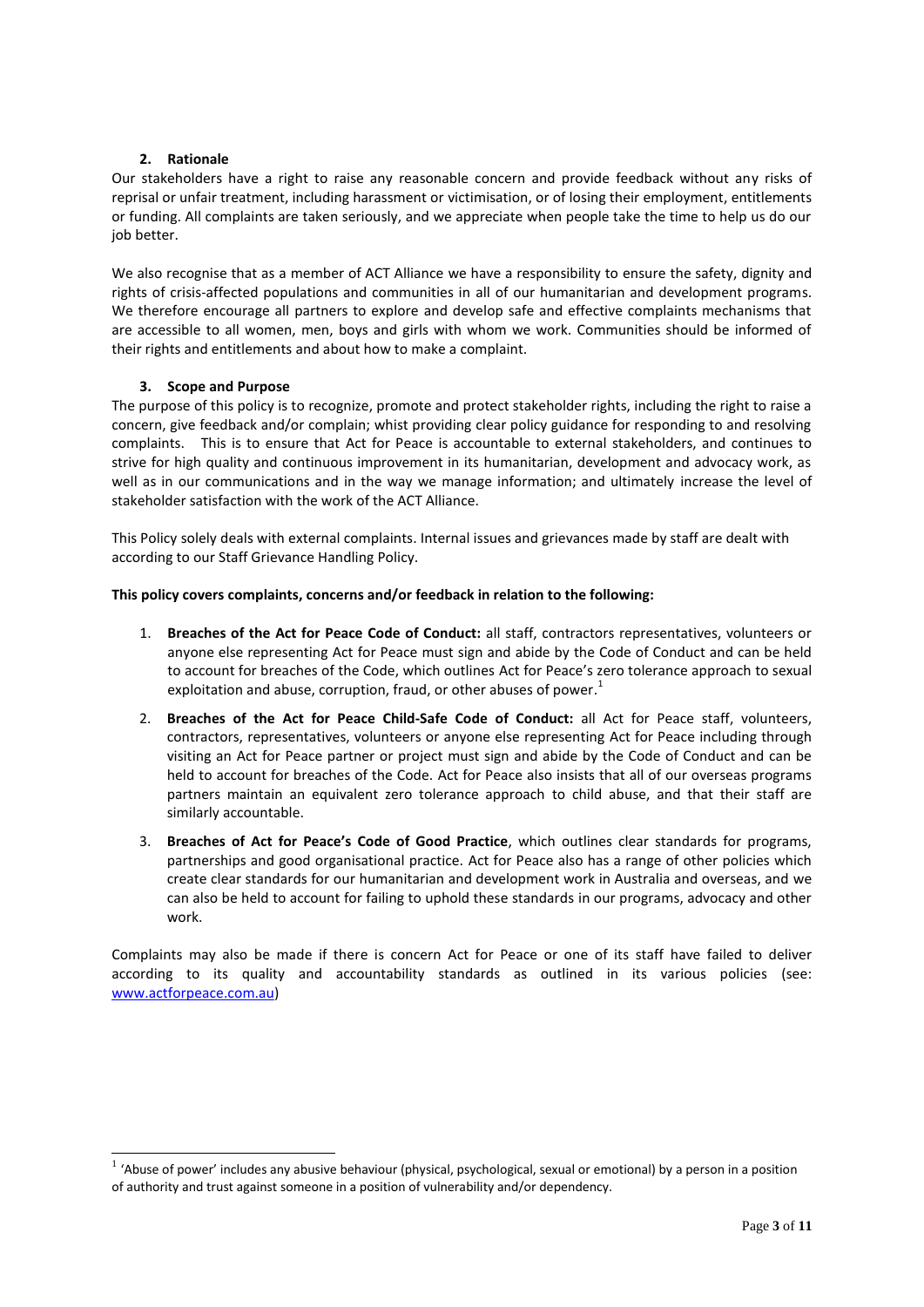|             | Types of Complaints Accepted/Not Accepted under this<br>complaints policy/mechanism:                                                                                                                                                                                  | <b>Relevant Complaints Mechanism</b>                                                                                                                                                                                                                 |
|-------------|-----------------------------------------------------------------------------------------------------------------------------------------------------------------------------------------------------------------------------------------------------------------------|------------------------------------------------------------------------------------------------------------------------------------------------------------------------------------------------------------------------------------------------------|
|             | Complaints from any Act for Peace stakeholder<br>about an Act for Peace staff member, Commission<br>member, volunteer or representative for<br>breaching one of our two Codes of Conduct, which<br>are mandatory Act for Peace standards for<br>individual behaviour. | Please use the complaints form in Annex 2, and<br>refer to Section 8 of this Policy.<br>Act for Peace's general Code of Conduct and Act<br>for Peace's Child Safeguarding Code of Conduct<br>are available on our website:<br>www.actforpeace.org.au |
|             | Complaints that Act for Peace, as an organisation,<br>has not lived up to the standards it has adopted<br>under its Code of Good Practice or its other<br>humanitarian and development policies.                                                                      | Please use the complaints form in Annex 2, and<br>refer to Section 8 of this Policy.<br>To access Act for Peace's humanitarian and<br>development policies, see our website:<br>www.actforpeace.org.au                                               |
|             | Anonymous complaints. We generally do not<br>respond to anonymous complaints, however if you<br>have genuine concern about revealing your<br>identity please confirm this when you contact us.                                                                        | Use the relevant complaints mechanism as above.                                                                                                                                                                                                      |
| $\mathbf x$ | Complaints from Act for Peace 'supporters' in<br>Australia of any nature (except the areas above).                                                                                                                                                                    | Please see the description of how supporters can<br>lodge a complaint on the website:<br>www.actforpeace.org.au                                                                                                                                      |
| ×           | Act for Peace staff complaints against other staff                                                                                                                                                                                                                    | These complaints should use Act for Peace's<br>internal complaints procedures.                                                                                                                                                                       |
| ×           | Act for Peace staff complaints about another<br>organisation or one or more of its employees.                                                                                                                                                                         | Such complaints should be raised with Act for<br>Peace management and the staff member should<br>be supported through the process of raising and<br>addressing the complaint.                                                                        |
| ×           | Complaints against one or more employees of a<br>third party organisation (e.g. not Act for Peace or<br>one of its partners)                                                                                                                                          | Such complaints must be addressed to the<br>management or governing board of the<br>organisation.                                                                                                                                                    |
| ×           | Offensive, malicious or abusive complaints,<br>including complaints sent to as part of a bulk email<br>to multiple organisations.                                                                                                                                     | Act for Peace will not respond to these<br>complaints                                                                                                                                                                                                |
| ×           | Complaints relating to ongoing legal proceedings                                                                                                                                                                                                                      | Act for Peace will not hear these complaints until<br>the case is resolved.                                                                                                                                                                          |

If an agency, group, or individual submits a complaint – hereinafter referred to as "the complainant" – that is not within the scope of this policy, s/he will be informed accordingly.

# **4. Definition**

Act for Peace defines a complaint as a formal expression of dissatisfaction or discontent, and/or misconduct about someone or something. We distinguish the term 'complaint' from 'feedback'. Feedback is any positive or negative informal statement of opinion about someone or something – an opinion shared for information but without the intention of lodging a formal complaint. A complaint requires a response, but feedback may not.

### **5. Policy Objectives**

Act for Peace believes that having a well-managed mechanism for handling external complaints can improve the quality of its work, enhance the trust and confidence of stakeholders, identify areas of work that need to be improved, and ensure that Act for Peace learns from the feedback provided through this process. Therefore the core objective of this policy is to ensure that Act for Peace reacts constructively to complaints from the people it works with; its supporters, donors, the general public, official bodies and its partners.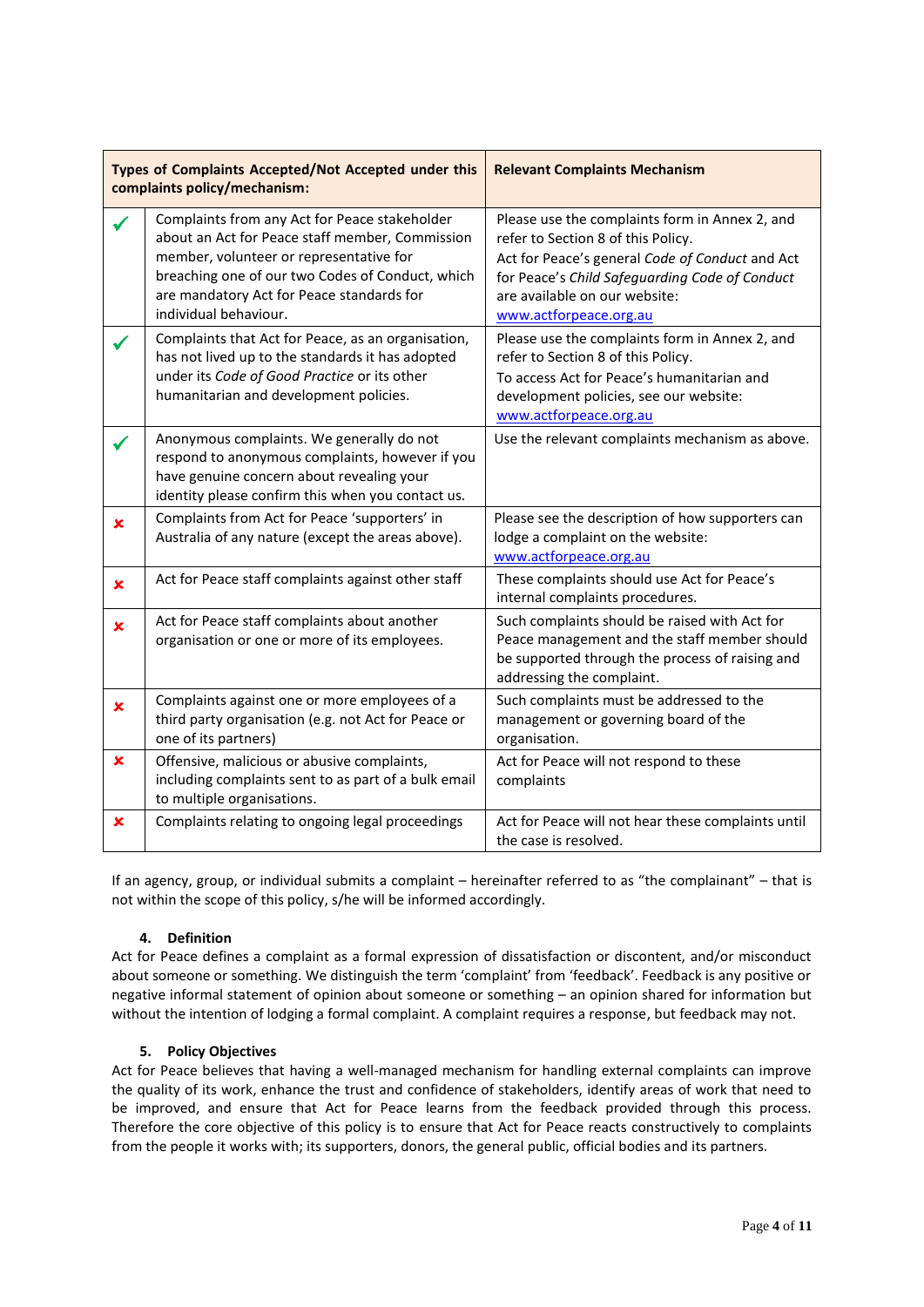# **6. Principles guiding complaints policy.**

Act for Peace recognises the importance and value of listening and responding to concerns and complaints as set out in the ACFID Code of Conduct<sup>2</sup> in ensuring that feedback and the complaints handling process is as effective, safe, confidential and accessible to all stakeholders as possible, irrespective of their gender, status or background and without prejudice to their future participation.<sup>2</sup> It will do this by following these guiding principles:

- 1. **Confidentiality:** Act for Peace will maintain the highest level of confidentiality regarding details shared in receiving and investigating a complaint, including the complainants name and personal details. Information will only be shared as necessary to investigating and reporting the complaint. Information will be stored in a locked file.
- 2. **Visibility**: Information about the process for making a complaint will be clear and well publicised to supporters, rights holders participating in programs, and other stakeholders. We make clear the value we place on receiving concerns and complaints in all relevant communications. Our website 'contact us' page has a prominent tab with the word complaint linking to this policy and information on how to make a complaint.<sup>3</sup> Our Partnership Agreements include a standard complaints report which is discussed with partners and a contextually appropriate mechanism agreed.
- 3. **Accessibility:** The complaints handling process is easily accessible to all stakeholders. Act for Peace will ensure that flexibility is provided to complainants to ring, write and e-mail complaints and/or to raise concerns in person. Where literacy is a constraint we will orally invite expressions of concern and complaint on a regular basis. We will take care to give this invitation in a way that is culturally appropriate recognising that in some cultures people require greater encouragement to make a complaint. We will take special care to facilitate complaints from vulnerable populations including children and marginalised groups. If appropriate we will make use of pictorial means of communication. We will do our very best to assist a complainant to put their complaint in writing or to write it down ourselves as faithfully as we can. All relevant communication (including our website, annual report, partnership agreements, and staff policies) explain how to make a complaint including:
	- Where or to whom complaints can be made
	- Information to be provided by the complainant
	- The process for handling complaints, including confidentiality and protection for the complainant
	- Time periods associated with various stages in the process
	- The complainants options for remedy, including external means
	- How the complainant can obtain feedback on the status of the complaint.
- 4. **Objectivity:** All complaints will be addressed in a fair and equitable, objective and unbiased manner throughout the complaints handling process. Issues of conflict of interest will be identified to ensure objectivity.
- 5. **Responsiveness**: All complaints and constructive feedback will be taken seriously and handled as swiftly as practicable. All complaints will be responded to immediately on receipt, and an investigation plan established. Whilst we aim to confirm all investigations within one month of notification, timeframes must remain flexible according to the investigation process. All complainants will be treated courteously and kept updated on the progress of their complaint through the complaints-handling process. Further, in line with the Core Humanitarian Standards<sup>4</sup> only trained staff should investigate allegations of sexual exploitation and abuse.
- 6. **Accountability:** Accountability for handling complaints and reporting on the actions and decisions of Act for Peace with respect to complaints handling will be clearly established. All complaints will be handled using the agreed complaints procedure. All staff will receive training on complaints handling

<sup>-</sup><sup>2</sup> ACFID Code of Conduct, Section D.6.2.

<sup>3</sup> Section D.6.1 - [ACFID Code of Conduct](https://acfid.asn.au/use-the-code/d6-complaint-handling-within-signatory-organisations)

<sup>4</sup> Core Humanitarian Standards, point 5, page 19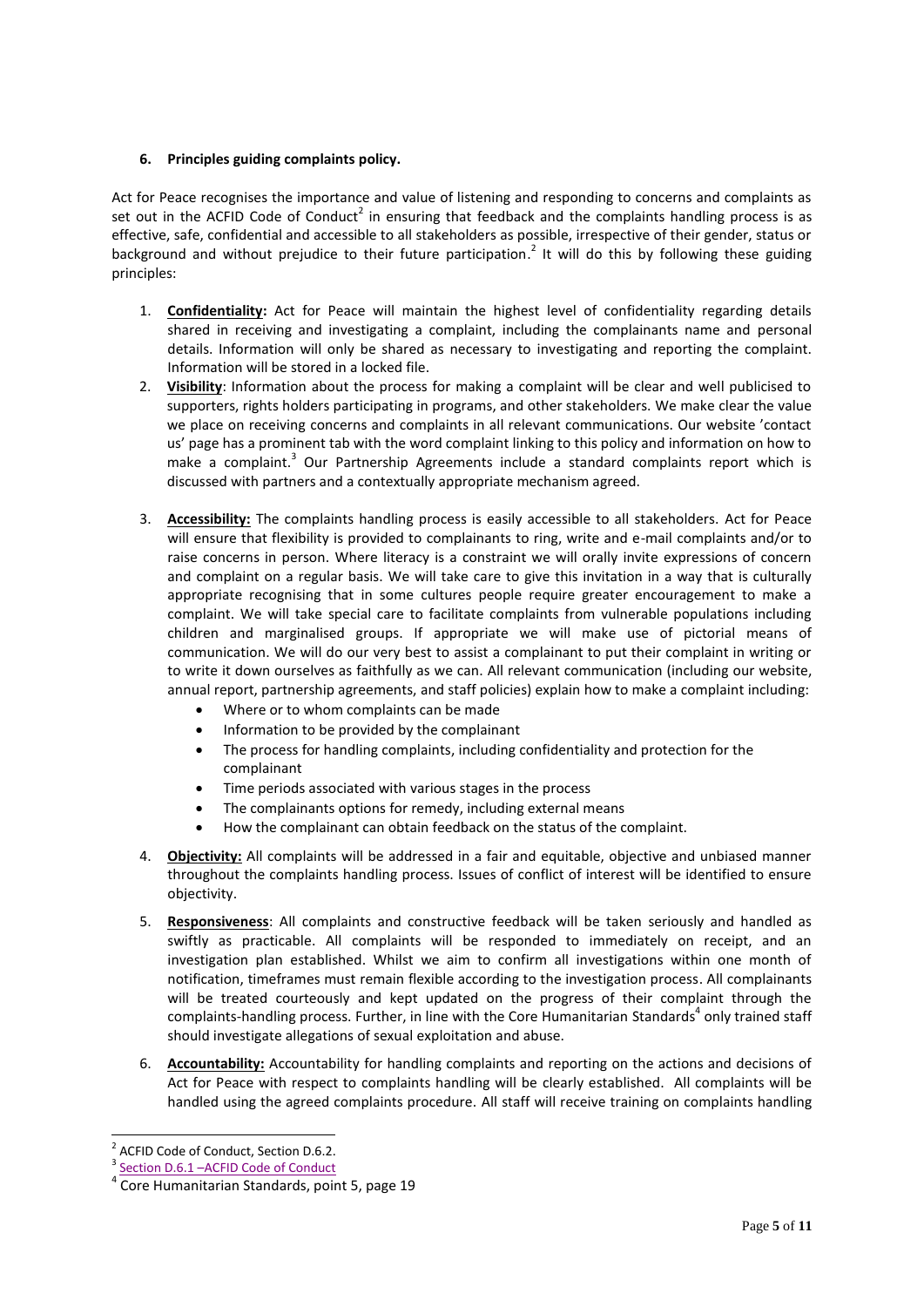and investigations. We will encourage partners to use the ACT Guidelines on Complaints Handling and Investigations to encourage them to establish a complaints mechanism for their organisation and their programs.

- 7. **Continuous improvement:** Act for Peace is committed to the continual improvement of the complaints handling process and the quality of its work. This commitment is practically supported by the analysis and reporting of complaints trends, monitoring of complaints handling processes, auditing/management reviews of the complaints handling process, and refining of complaints handling in light of those reviews.
- 8. **Organisational commitment to this policy**: Act for Peace will ensure that sufficient resources and expertise are provided to handle complaints. Our Complaints Policy will be distributed to all our Commissioners, paid staff, office-based volunteers, partners, consultants, contracted service providers and all others acting on our behalf. Commissioners, staff, volunteers, consultants and partners will be required to formally signify their commitment to this policy. Act for Peace will run induction programs for all relevant personnel. Personnel directly involved in complaint handling are to be fully trained in all aspects of this policy and its implementation. We take special care to train our field facing personnel to encourage, receive and handle complaints taking account of language issues and cultural sensitivities.
- 9. **Creating a safe environment:** Act for Peace seeks to provide a safe environment through which to voice a concern, without fear of reprisal or unfair treatment. We are committed to ensuring that all stakeholders should be able to raise reasonable concerns:
	- Without any risk of losing their employment or entitlements or suffering any form of retribution in the workplace or outside;
	- Knowing that harassment or victimisation will not arise from raising a genuine concern and if it does, to know that we will deal with it as a disciplinary action under the appropriate procedure;
	- Knowing that their safety is our highest priority; and
	- Knowing that sensitive complaints will be addressed in a confidential manner.

### **7. Types of complaints**

### *Operational and sensitive complaints*

This policy is designed to handle both operational complaints and sensitive complaints.

**Operational Complaints:** this may include Act for Peace partners disagreeing over areas of operation, funding sources, priorities, differences of interest between the public relations interests of the funding partners, conflict over advocacy approaches, the capacities of implementing partners, or noncompliance with Act for Peace programmatic principles, among others. Complaints may also relate to Act for Peace, e.g. regarding decisions on funding appeals, strategy implementation, management issues, etc. Complaints may also relate to marketing, fundraising or campaigns activities.

**Sensitive Complaints:** Allegations of harassment or bullying, of sexual exploitation and abuse, fraud and corruption or other gross misconduct are considered by Act for Peace as "sensitive" complaints. The policy supports the confidential handling of information related to sensitive complaints. It also ensures that sensitive complaints are addressed by senior management.

#### *Anonymous complaints*

As a principle, Act for Peace does not accept anonymous complaints. We recognise, however, that at times people who have genuine concerns may not be able to speak out because of special circumstances and may wish to lodge a complaint with a staff person without revealing their identity to a wider audience. In this instance, we will accept the complaint and will endeavor through best efforts to protect the complainants identity through the course of the investigation and required reporting.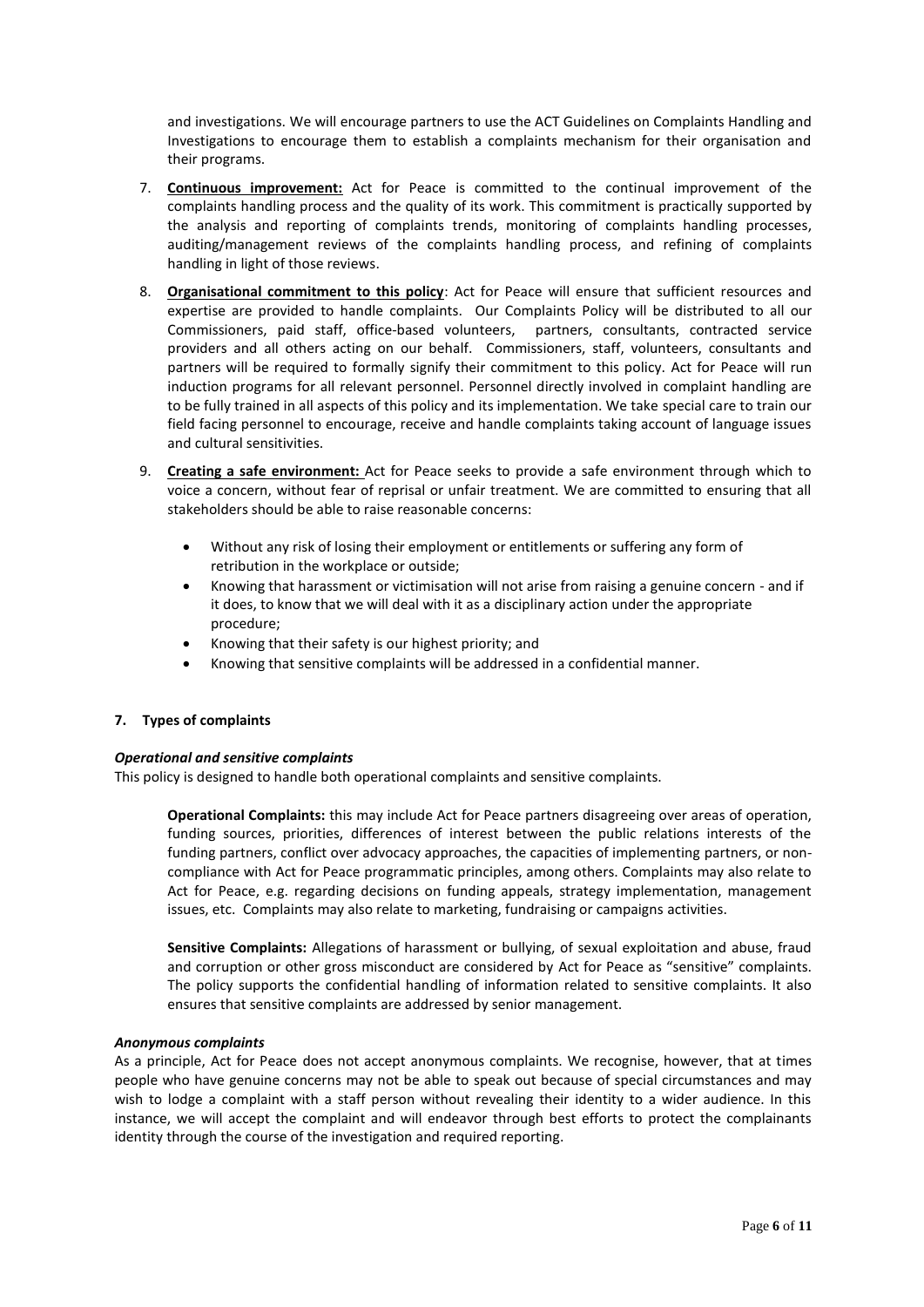#### *Malicious complaints*

We operate under the assumption that all complaints are made in good faith and are not motivated by intent for personal gain, personal interest or a grudge. However, should a subsequent investigation reveal a complaint to be malicious – an accusation that the complainant knows to be false - any investigation underway must be stopped immediately and the Subject of Complaint (SoC) cleared. Complaints lodged for genuine reasons that are subsequently considered to be unfounded shall not be treated as malicious. If a malicious complaint is made by an Act for Peace employee, disciplinary measures must be taken.

#### **8. Notifying Act for Peace of a Complaint**

#### **When to complain**

If you wish to make a complaint, lodge your complaint as soon as possible after you become aware of the concern. Act for Peace will not accept a complaint more than six months after the alleged incident, except in exceptional circumstances and then only in cases of allegations of abuse, exploitation, fraud, gross misconduct or malpractice.

#### **How to complain**

Act for Peace invites its stakeholders – partners, supporters, beneficiaries or others - to contact Act for Peace through one of the following means (noting that information will not be shared with multiple contact points unless necessary to dissolve the concern):

- **In Person:** by speaking to an Act for Peace staff member
- **By Email:** [complaints@actforpeace.org.au,](mailto:complaints@actforpeace.org.au) our Chief Operating Officer at smar@actforpeace, or our CEO at jcousens@actforpeace.org.au, or by emailing your Act for Peace focal point
- **By Skype, Whatsapp** or other digital communications mechanisms that you regularly use to contact your Act for Peace focal point
- **By Letter:** please use the Complaints Form (see Annex 1.)
- **By phone:** contact your Act for Peace contact, or the Chief Operating Officer on: (+61)(02)82590808

Complaints relating to a breach of our Code of Conduct may also be lodged with the ACFID Code of Conduct Committee via the ACFID website<https://acfid.asn.au/content/complaints>

### **Minimum information required**

When lodging your complaint, please include your name, address and contact telephone number in your email or letter so that we can contact you if we require further information. Where possible, let us know how you would like your complaint to be resolved.

#### **Obligation to disclose**

All Act for Peace staff, volunteers, partners, consultants and contractors are required to report allegations, concerns or suspicions of breaches related to abuse (including but not limited to child abuse), exploitation and fraud and corruption to relevant donors and authorities. Proven deliberate non-disclosure will lead to disciplinary action.

Please see the Act for Peace Code of Conduct for Act for Peace employee commitments.

### **Review cycle**

On a continuing basis we will monitor the effectiveness of our complaints handling and make improvements as appropriate. We will:

- Maintain registers and further data collection on complaints for the purpose of identifying trends for the purpose of enhancing information management and service provided;
- Keep abreast of best practices (both locally and overseas) regarding complaint handling;
- Foster a partnership/consumer/client-focused approach;
- Undertake specific training and retraining of staff to foster better complaint handling practices;
- Encourage innovation in complaint handling development; and
- Recognise and reward exemplary complaint handling behaviour.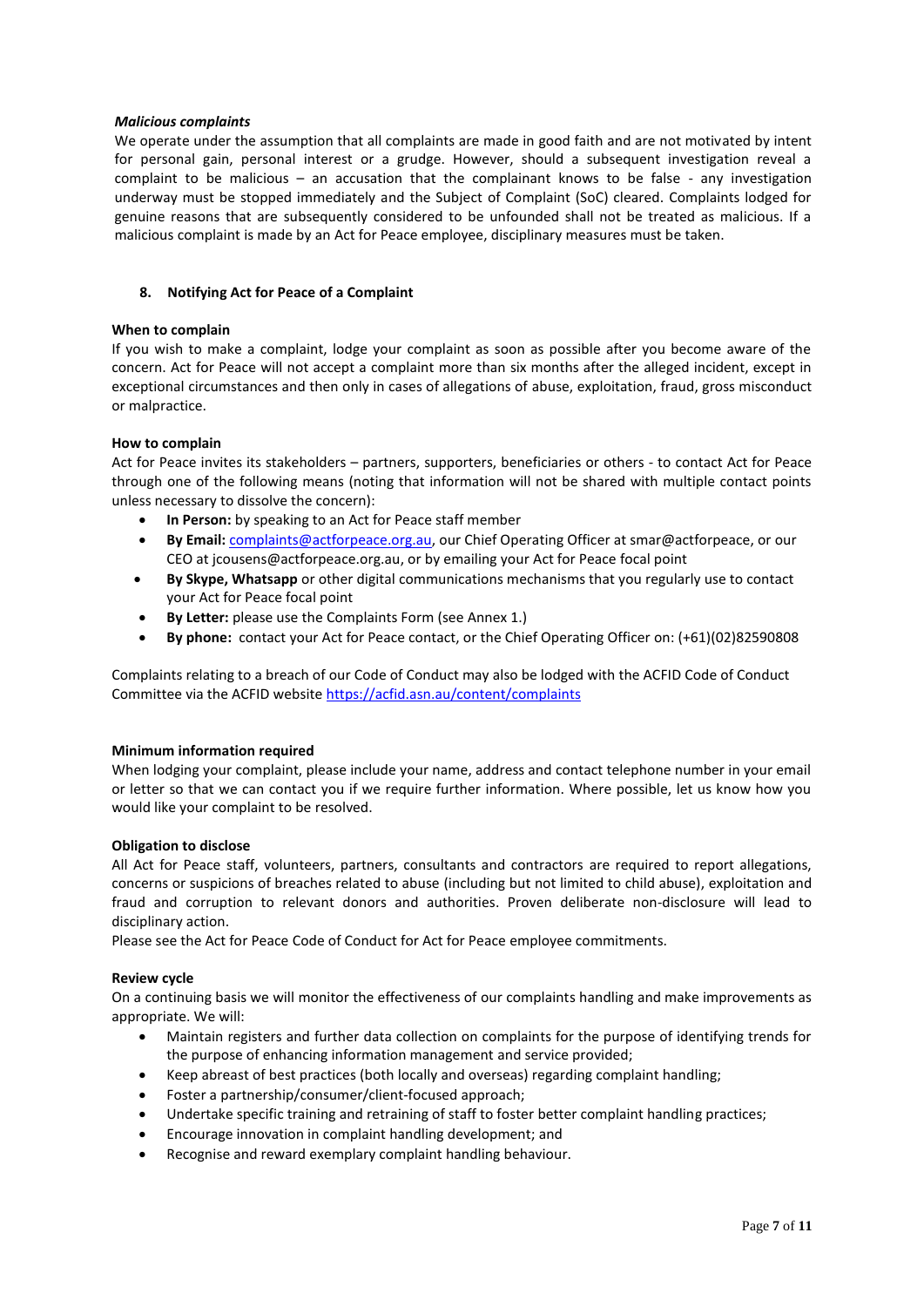We will conduct an internal review of the effectiveness of our complaint handling every year and will commission an independent review of the effectiveness of our complaint handling after three years and then every five years. In addition to the general reviews of our complaint handling, we will monitor how effectively we are publicising our complaints policy on a continuing basis and make necessary improvements in its communication.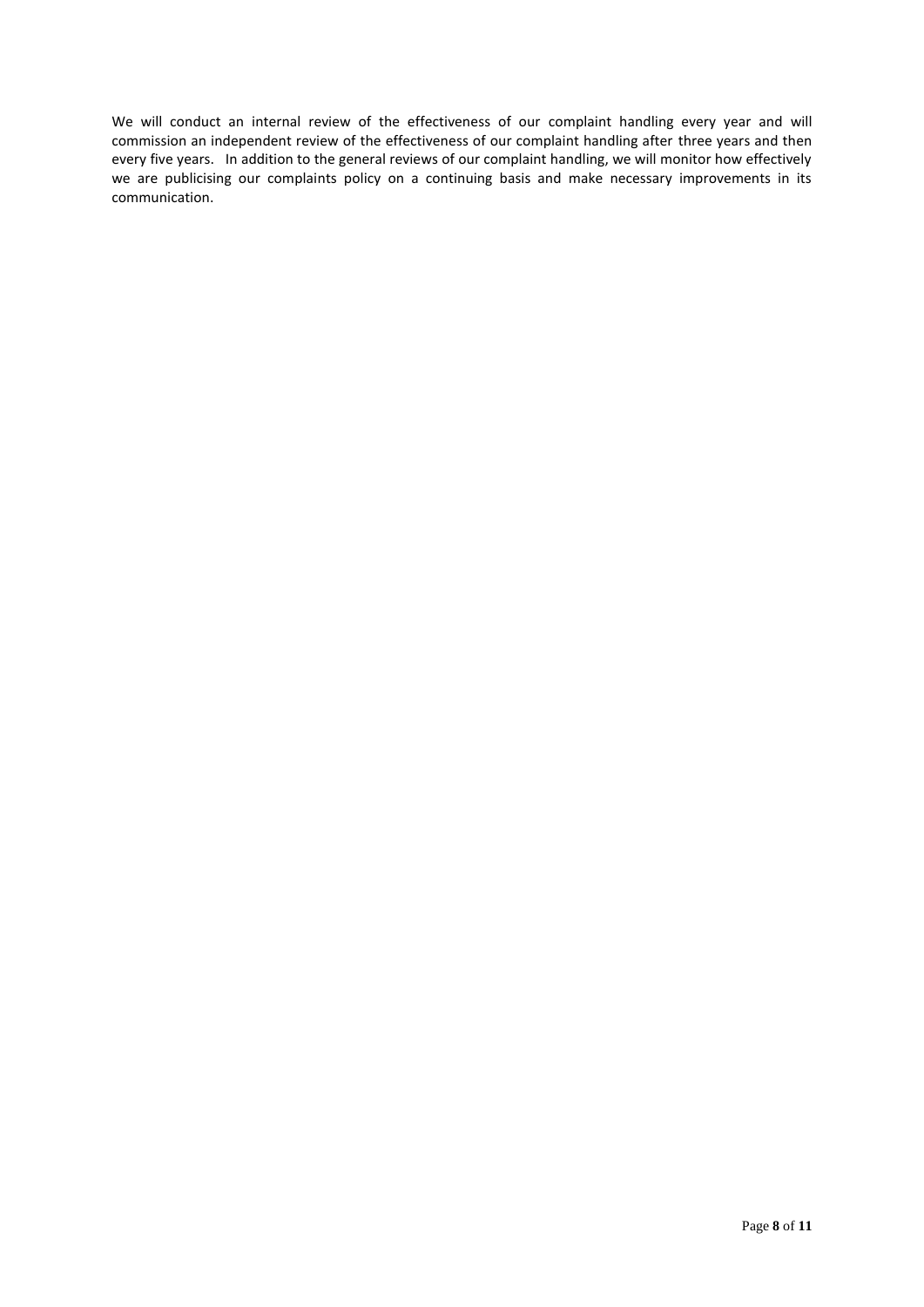# **Annex 1: Policy Objectives and Indicators to measure Progress towards Objectives.**

| <b>OBJECTIVES</b>                                                                                                               |               | <b>INDICATORS</b>                                                                                                                                                           |  |
|---------------------------------------------------------------------------------------------------------------------------------|---------------|-----------------------------------------------------------------------------------------------------------------------------------------------------------------------------|--|
| To ensure that Act for Peace is accountable to<br>its standards and constructively manages<br>complaints from its stakeholders. | 1.            | Act for Peace's organisational standards and the<br>standards of behaviour expected of its staff and<br>others are clearly communicated to Act for Peace's<br>stakeholders. |  |
|                                                                                                                                 | $\mathcal{P}$ | Act for Peace's maintains a safe and accessible<br>complaints mechanism.                                                                                                    |  |
|                                                                                                                                 | 3             | Relevant staff and stakeholders are aware of the<br>complaints policy.                                                                                                      |  |
|                                                                                                                                 | 4.            | All complaints are managed according to best practice<br>principles.                                                                                                        |  |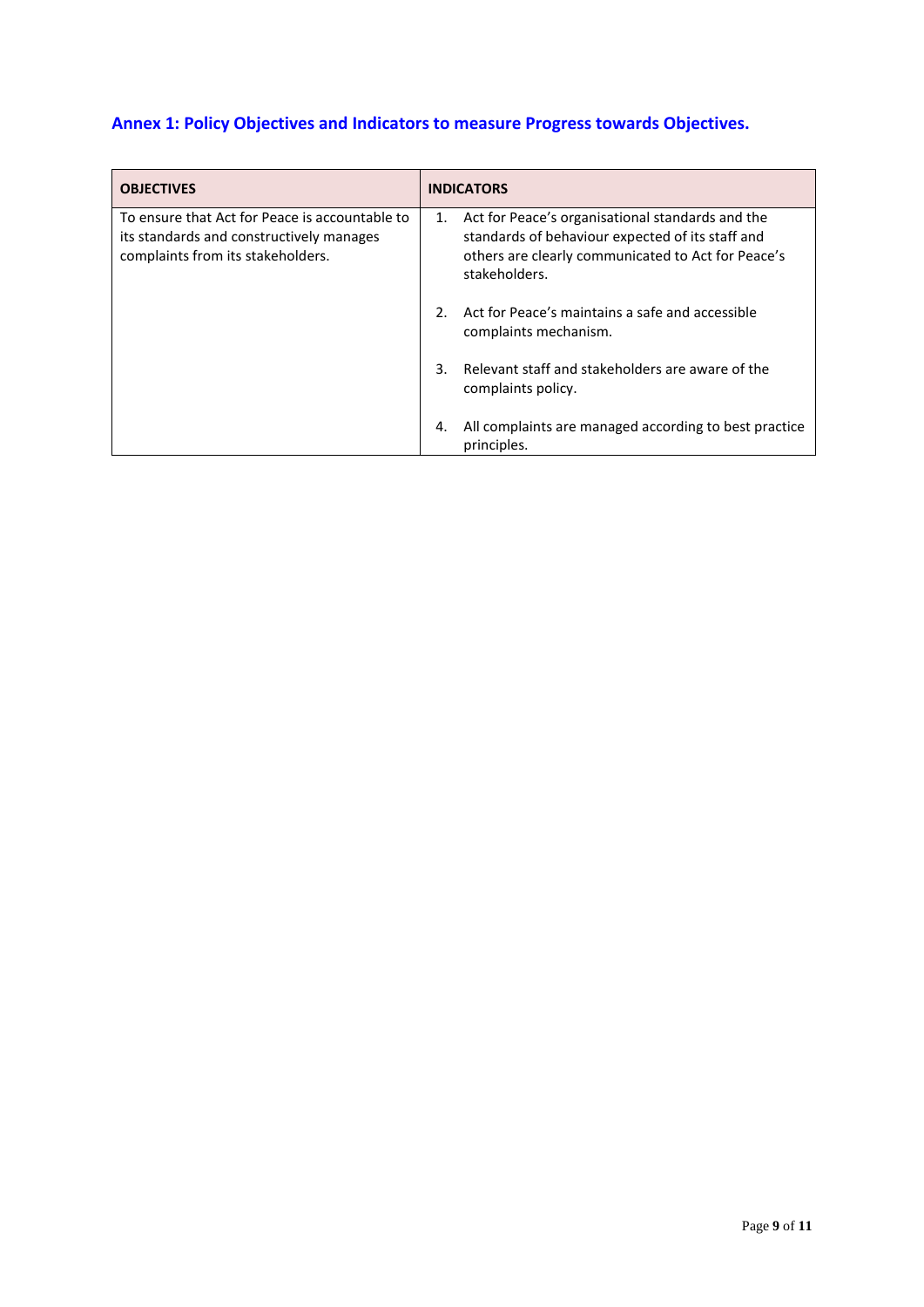## **Annex 2: Complaints Form**

*This form could be completed (or adapted) by or for the person wishing to lodge a complaint. If the person making a complaint would rather use a different format, that is fine too. Please ensure that enough information is provided to enable Act for Peace to contact you to discuss your concerns. We generally do not respond to anonymous complaints, however if you have genuine concern about revealing your identity please confirm this. Act for Peace aims to ensure that all complaints are handled fairly, timely and appropriately. Information shared will be kept confidential unless we need to share it to resolve a complaint, in which case we will discuss this with the complainant first. We will also do our best to support the complainant through the process of resolving the complaint.* 

#### **A: General Information**

| 2.<br>3. | Their Organisation (if any):                                                                |  |  |  |
|----------|---------------------------------------------------------------------------------------------|--|--|--|
|          |                                                                                             |  |  |  |
| 5.       | Address: ________ _________                                                                 |  |  |  |
| 6.       | Email:<br>Tel: ________________                                                             |  |  |  |
|          | 7. Name of the person and/or organisation you wish to lodge a complaint against (if known): |  |  |  |
| 8.       | Date of incident or concern:<br>Time of incident or concern:                                |  |  |  |
| 9.       | Place of incident:                                                                          |  |  |  |
| 10.      | Date of reporting:                                                                          |  |  |  |

**B: Please list any concerns you have for the safety of children or others, including yourself, in making this report. Please confirm if these concerns require immediate action.** 

#### **C: Brief description of the incident or concern**

**D: Name of witnesses** (if any/ and if relevant). Include the names of witnesses and where they can be contacted, if known;

**E: State what kind of response you expect from Act for Peace and how you wish to see the matter resolved:**